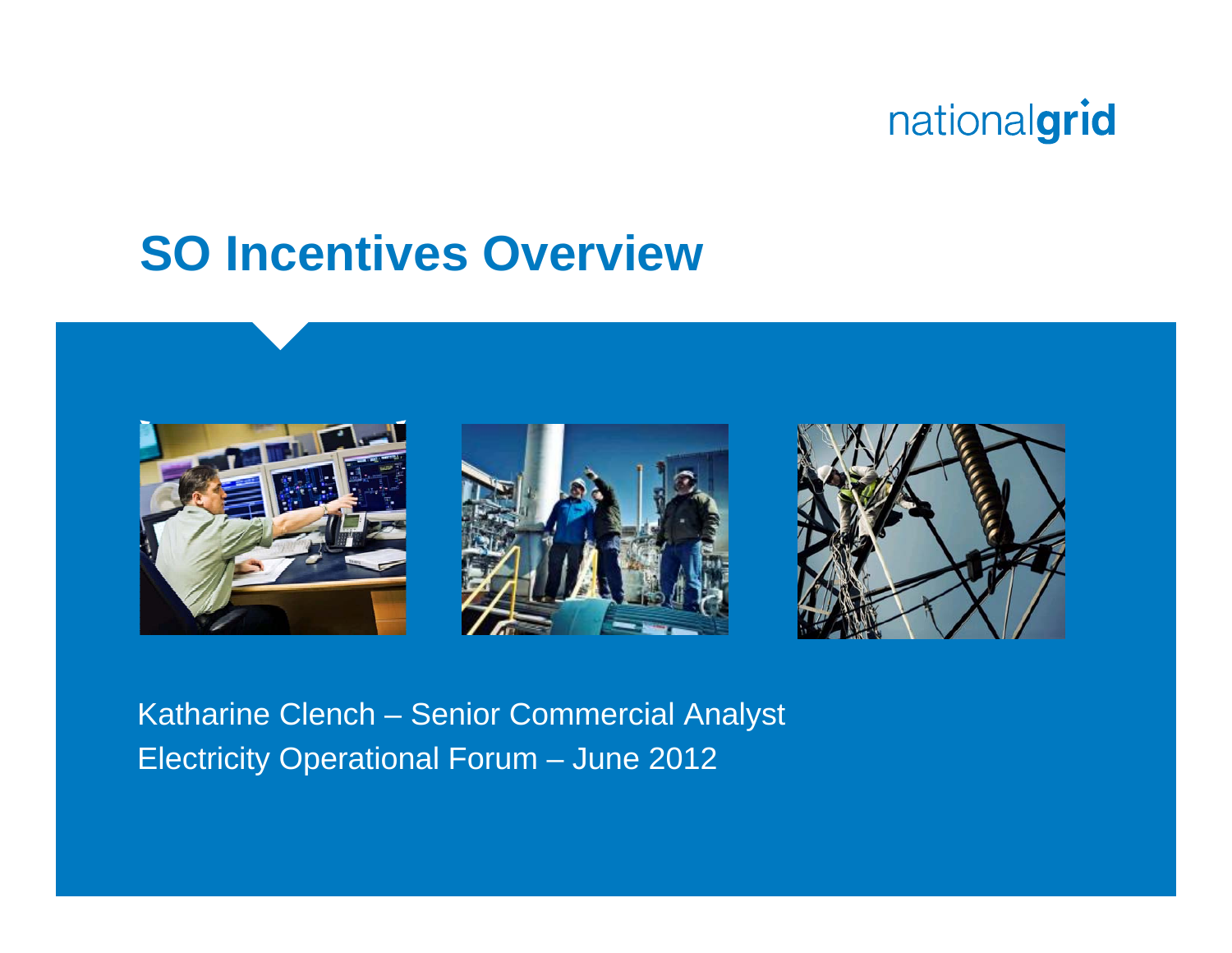

#### **Introduction & Framework Overview**

- Our SO Incentives proposals for the RIIO-T1 period were submitted to Ofgem on 31 May 2012
- We propose an 8 year incentive framework
	- Stakeholder views have been considered
	- Combination of cost and financial incentives
	- Underpinned by the current scheme methodology
	- Designed to promote innovation in the delivery of outputs
	- **Appropriate mechanisms for managing risk and** uncertainty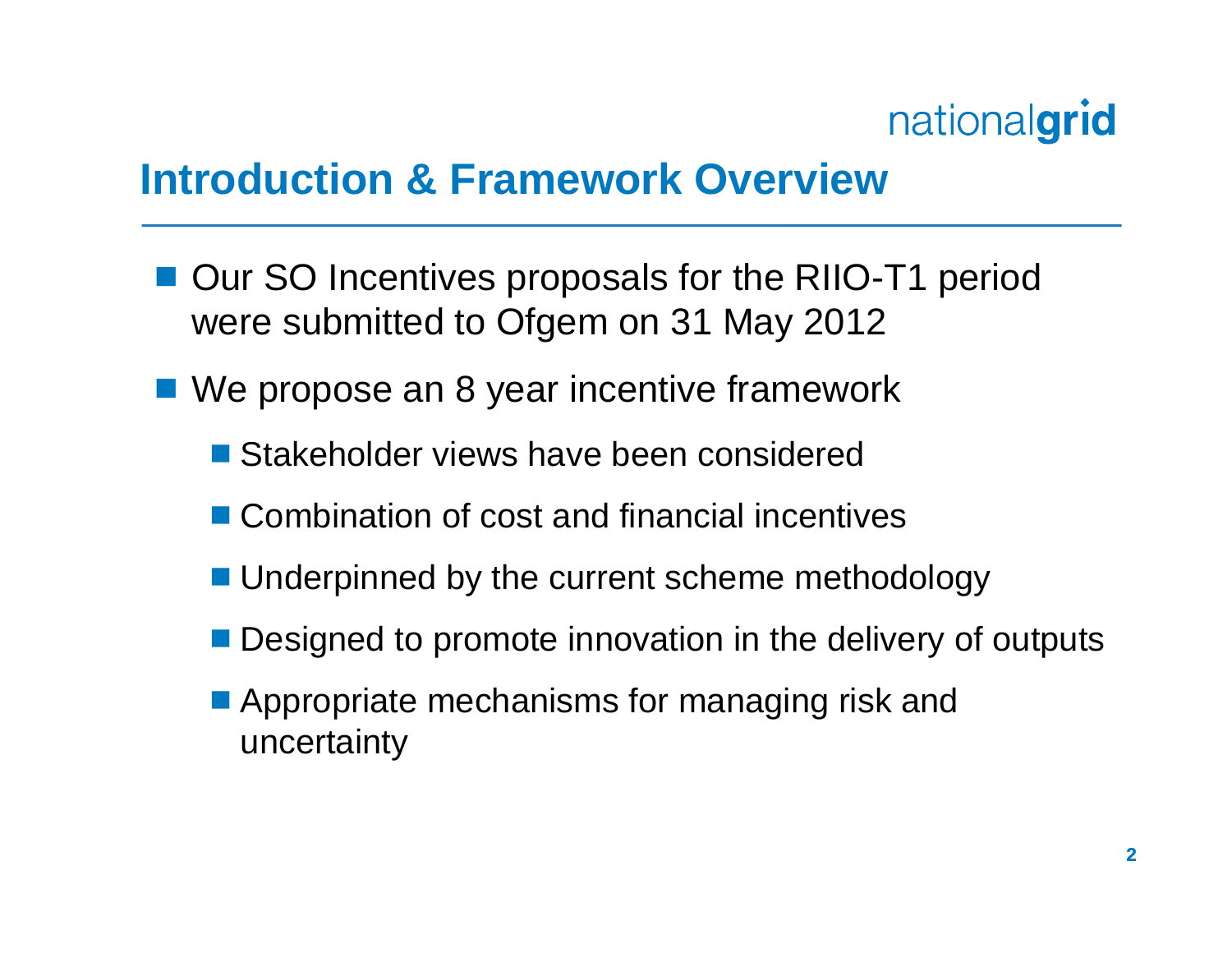#### **Incentive Principles**

 Based on the principles set out in Ofgem's principles consultation document published in January 2012

#### **Value**

•Promote innovation and delivery of consumer benefit •Focus incentives on those areas that we can forecast and control as **NETSO** 

#### **Scheme Design**

•Parameters proposed to balance risk and reward to consumers and us •Length of schemes according to level of uncertainty and confidence in target models and data

#### **Risk and Uncertainty**

•Uncertainty mechanisms to account for significant changes to operating environment•Managing risk on behalf of consumers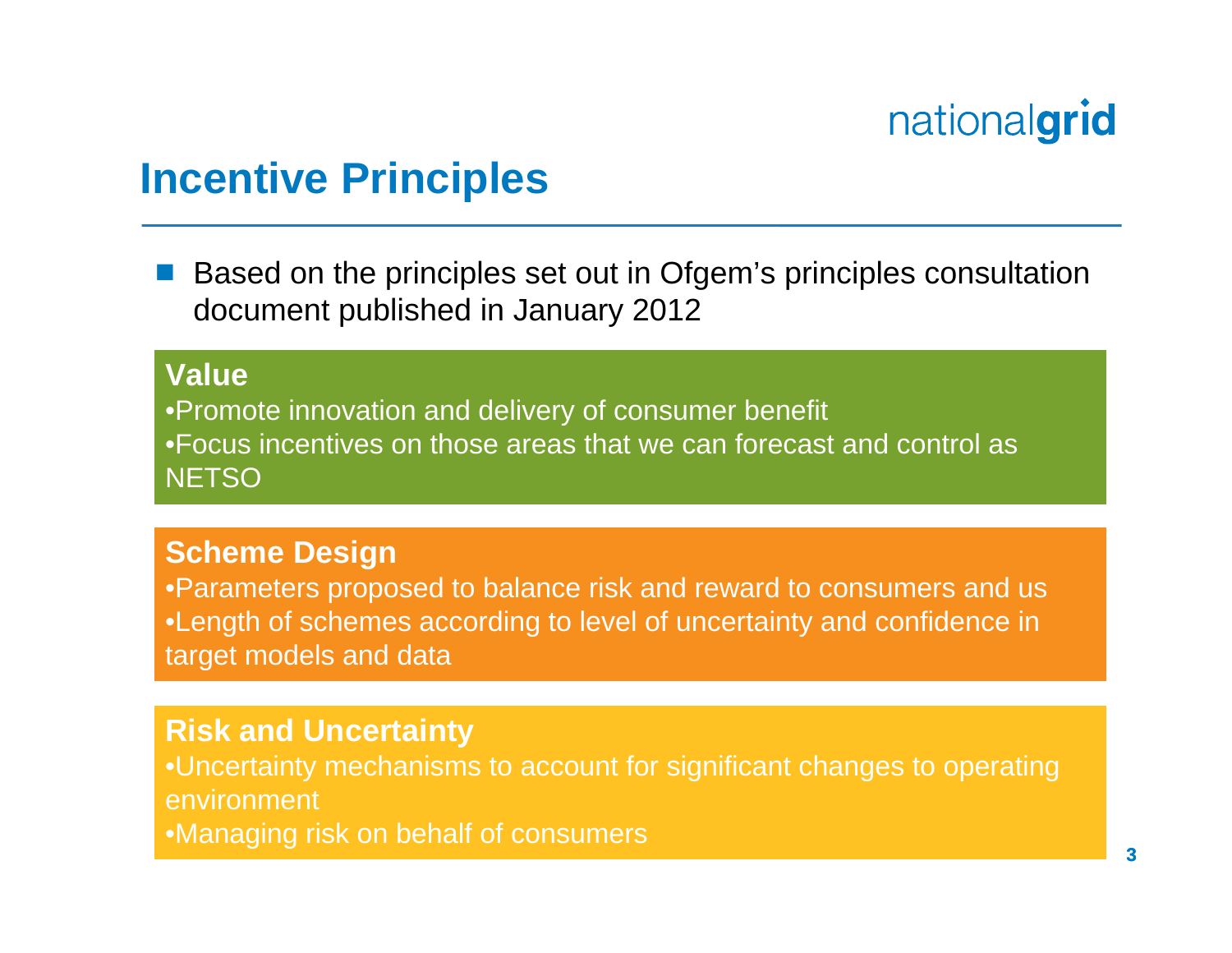#### nationalgrid **Incentive Scheme Proposals (1) Balancing Services Incentive Scheme**

| <b>Incentive</b>                                                         | <b>Scheme Parameters</b> |                              |                              |                                                  |
|--------------------------------------------------------------------------|--------------------------|------------------------------|------------------------------|--------------------------------------------------|
| <b>Balancing</b><br><b>Services</b><br><b>Incentive</b><br>Scheme (BSIS) | Length<br>(years)        | Scheme Phase<br><b>Dates</b> | <b>Annual cap/</b><br>collar | <b>Annual</b><br><b>Sharing</b><br><b>Factor</b> |
|                                                                          | 2                        | Apr $'13 -$ Mar $'15$        | $\pm$ £30m                   | 30%                                              |
|                                                                          | 2                        | Apr '15 - Mar '17            | $±$ £40m                     | 40%                                              |
|                                                                          | 4                        | Apr '17 - Mar '21            | $±$ £50m                     | 50%                                              |

- Comprises Energy, Constraints, Black Start and Transmission Losses components
- Annual parameters reflect growing confidence in models and data
- Alignment with TO achieved in second half of RIIO-T1 period
- **Contract Contract Contract Contract Contract Contract Contract Contract Contract Contract Contract Contract Co** Mid-phase process to review models and parameters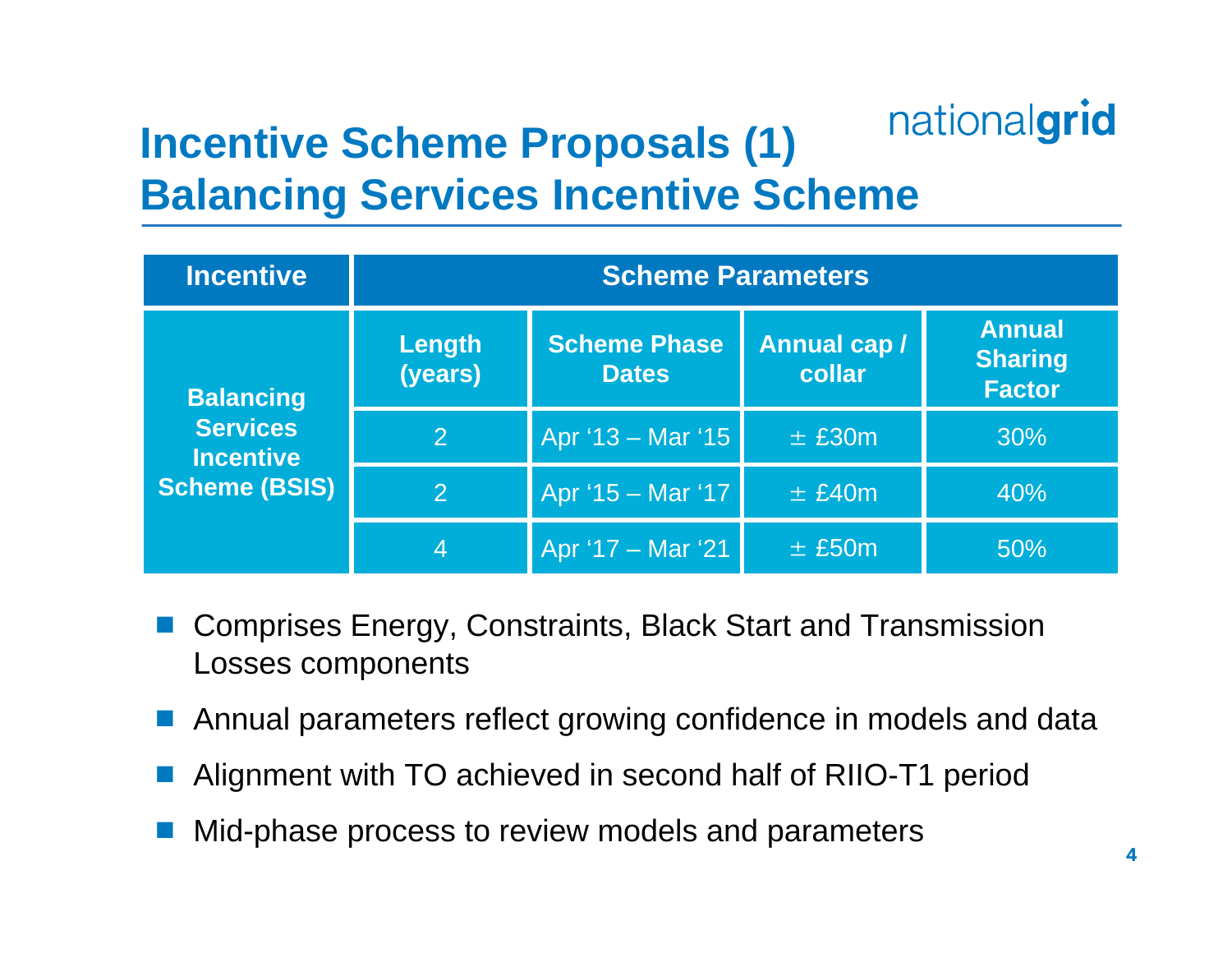# **Incentive Scheme Proposals (2) BSIS: Energy and Constraints**

¾Operational experience of the current scheme (2011-13) coupled with the transition to longer term schemes led to:

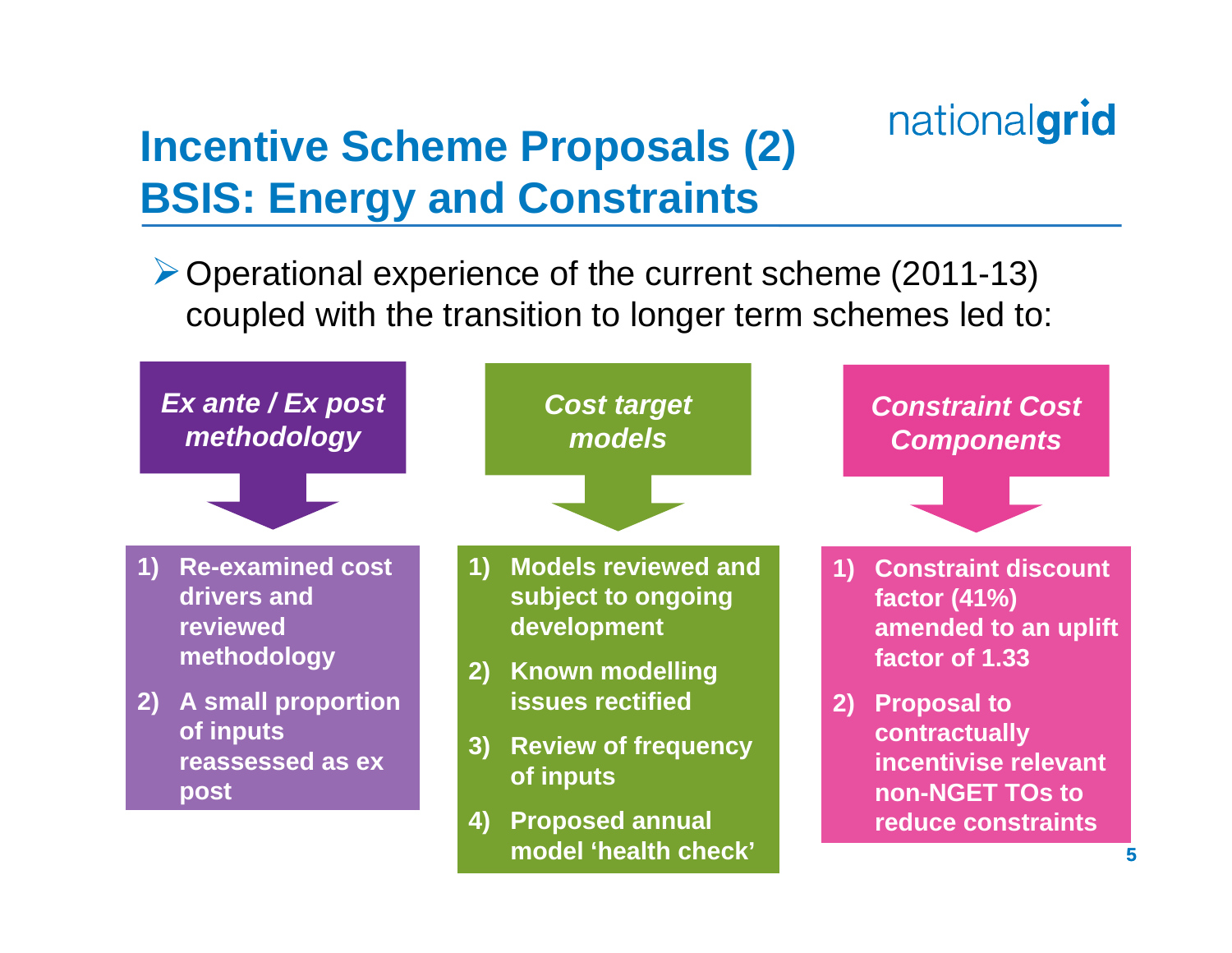# **Incentive Scheme Proposals (3) Remaining components**

| <b>Incentive</b>                                                   | <b>Key Features</b>                                                                                                  |  |  |  |
|--------------------------------------------------------------------|----------------------------------------------------------------------------------------------------------------------|--|--|--|
| <b>BSIS: Black</b><br><b>Start</b>                                 | • Annualised cost target derived from a number of assumptions for<br>both existing and new Black Start station costs |  |  |  |
|                                                                    | • Cost target comprises ex ante and ex post elements                                                                 |  |  |  |
| <b>BSIS:</b><br><b>Transmission</b>                                | • Ex ante target based on previous year outturn in accordance with<br><b>Transmission Loss Factors</b>               |  |  |  |
| <b>Losses</b>                                                      | • 20% sharing factor                                                                                                 |  |  |  |
|                                                                    |                                                                                                                      |  |  |  |
| <b>Renewable</b><br><b>Generation</b><br><b>Forecasting</b>        | • A new financial incentive to reduce day ahead wind forecasting<br>error                                            |  |  |  |
|                                                                    | • Cap / collar $\pm$ £250k per month, 4+4 years with mid point review                                                |  |  |  |
| <b>Customer &amp;</b><br><b>stakeholder</b><br><b>satisfaction</b> | • Proposed customer and stakeholder satisfaction incentive on<br>National Grid to include the SO role                |  |  |  |
|                                                                    | • Value up to +/- 1% of annual revenue                                                                               |  |  |  |
|                                                                    | • Maximum 0.5% of annual revenue as a discretionary reward                                                           |  |  |  |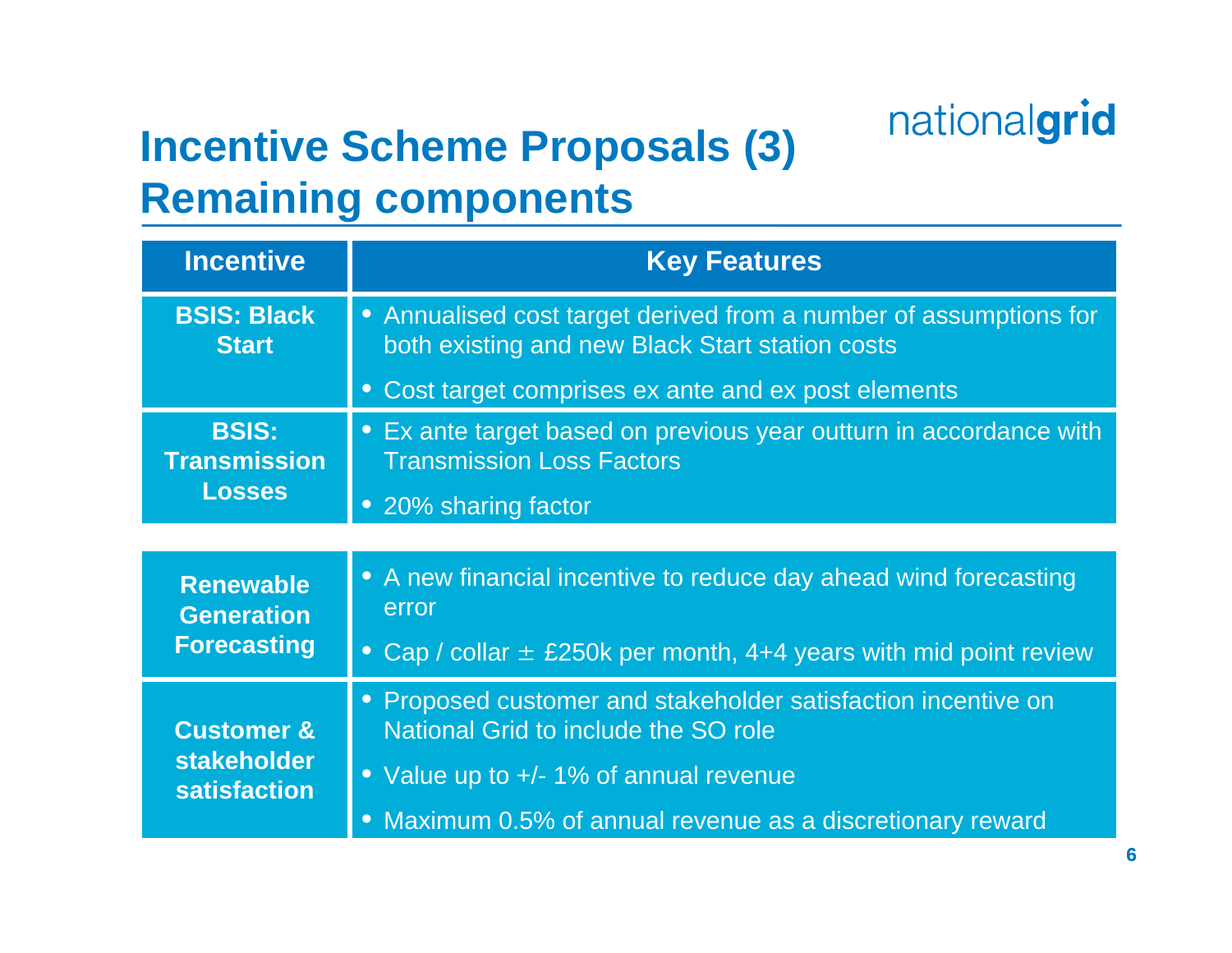#### **Managing Risk & Uncertainty**

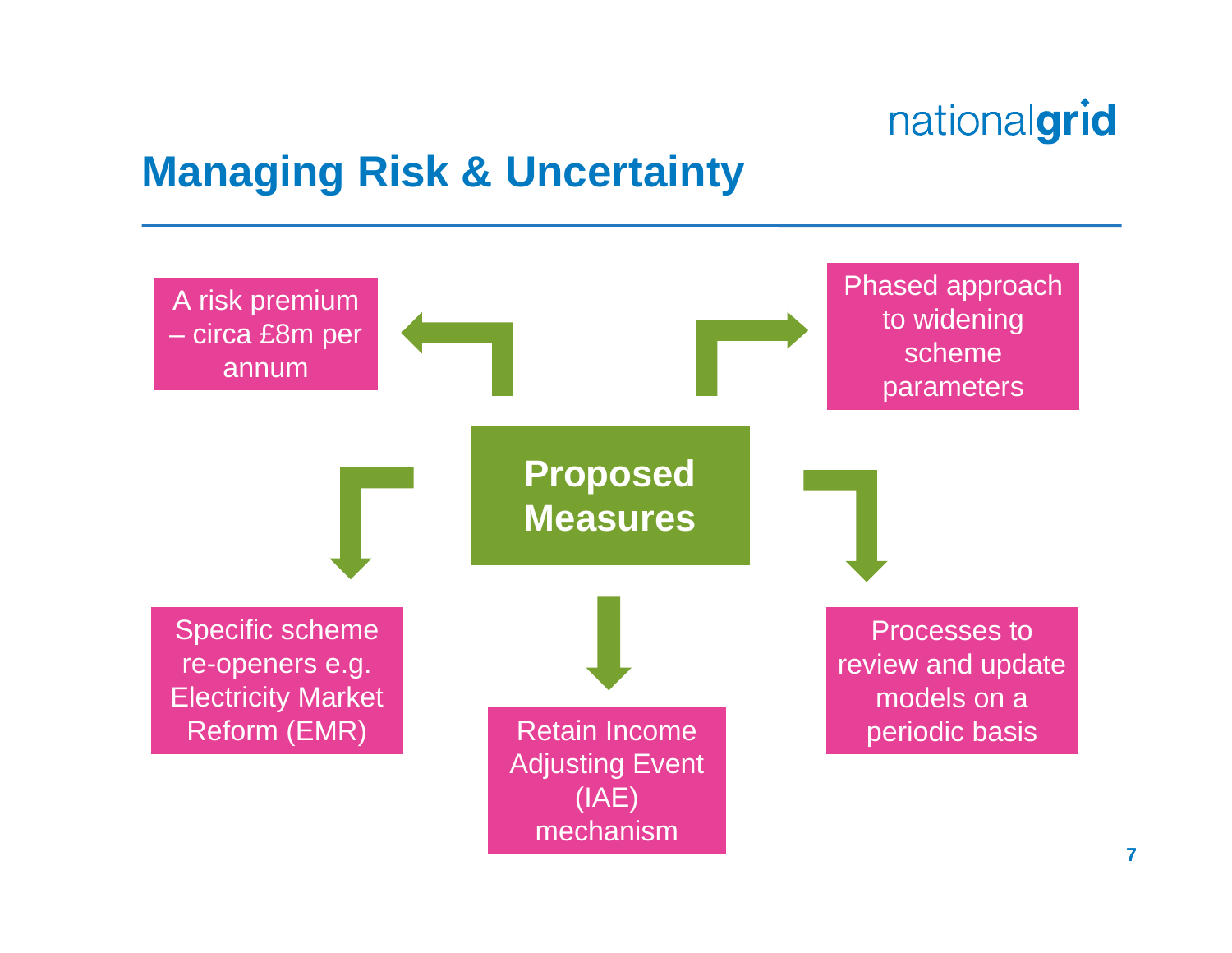#### **Summary & Next Steps**

- Our SO Incentives proposals to be published shortly ([www.nationalgrid.com/uk/Electricity/soincentives](http://www.nationalgrid.com/uk/Electricity/soincentives/) )
- ■ Discussions ongoing with Ofgem over the coming weeks prior to Ofgem's Initial Proposals
- Please get in touch to discuss: [soincentives@nationalgrid.com](mailto:soincentives@nationalgrid.com) or [katharine.clench@nationalgrid.com](mailto:katharine.clench@nationalgrid.com)